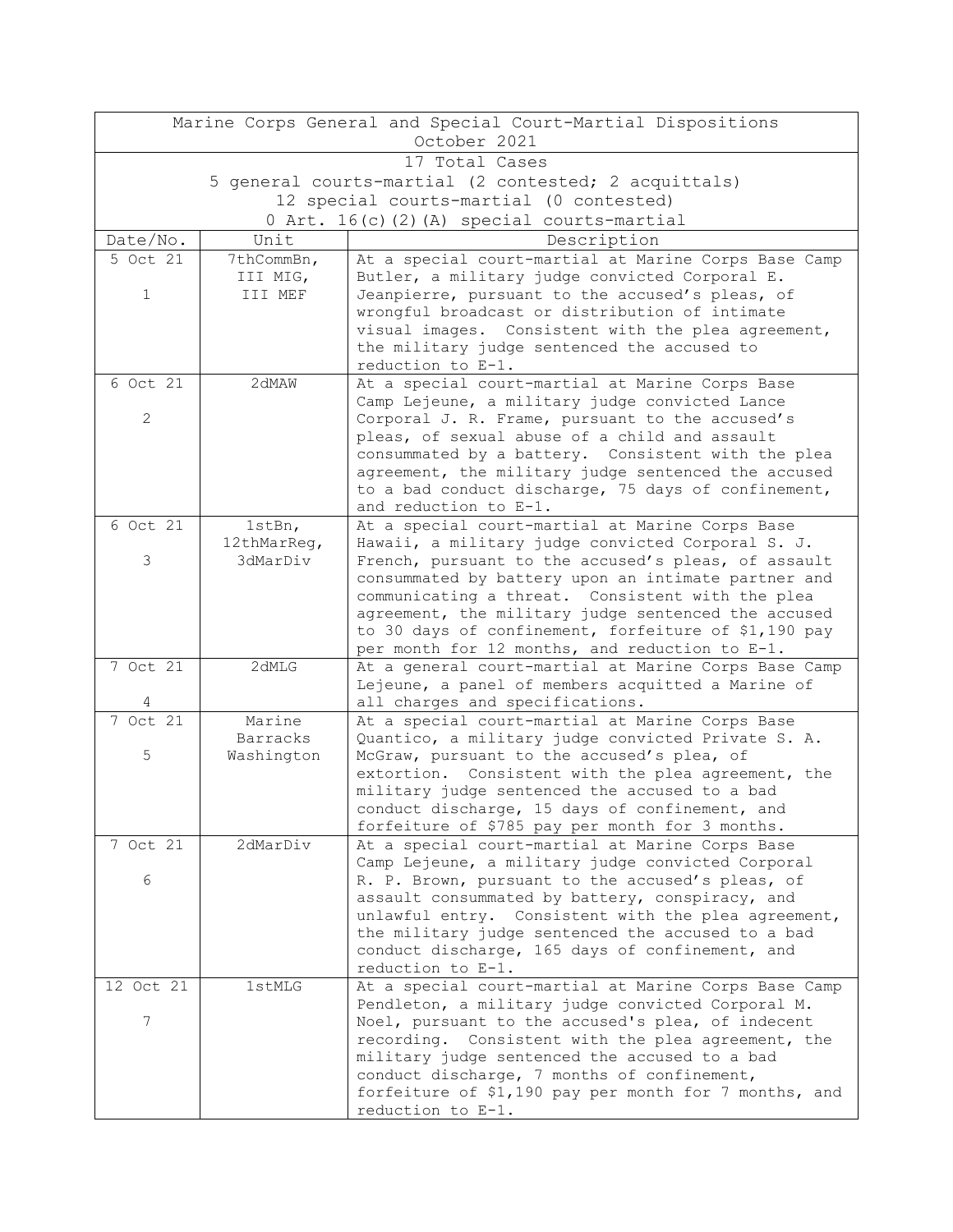| 13 Oct 21 | 1stMLG    | At a special court-martial at Marine Corps Air       |
|-----------|-----------|------------------------------------------------------|
|           |           | Station Yuma, a military judge convicted Lance       |
| 8         |           | Corporal J. A. Garcia Zavala, pursuant to the        |
|           |           | accused's pleas, of making a false official          |
|           |           | statement and extramarital sexual conduct.           |
|           |           | Consistent with the plea agreement, the military     |
|           |           | judge sentenced the accused to 6 months of           |
|           |           | confinement, forfeiture of \$900 pay per month for 3 |
|           |           | months, and reduction to E-1.                        |
| 15 Oct 21 | TrngCmd   | At a special court-martial at Marine Corps Base      |
|           |           | Camp Lejeune, a military judge convicted             |
| 9         |           | Lieutenant Colonel S. P. Scheller Jr., pursuant to   |
|           |           | the accused's pleas, of contempt towards officials,  |
|           |           | disrespect toward a superior commissioned officer,   |
|           |           | willfully disobeying a superior commissioned         |
|           |           | officer, willful dereliction of duty, failure to     |
|           |           | obey a lawful order, and conduct unbecoming.         |
|           |           | Consistent with the plea agreement, the military     |
|           |           | judge sentenced the accused to forfeiture of \$5,000 |
|           |           | pay per month for 1 month and a letter of reprimand. |
| 19 Oct 21 | 1stMarDiv | At a general court-martial at Marine Corps Base Camp |
|           |           | Pendleton, a military judge convicted Lance Corporal |
| 10        |           | B. B. Phillips, pursuant to the accused's pleas, of  |
|           |           | sexual abuse of a child by indecent exposure and     |
|           |           | production, distribution, and possession of child    |
|           |           | pornography. Consistent with the plea agreement,     |
|           |           | the military judge sentenced the accused to a        |
|           |           | dishonorable discharge, 84 months of confinement,    |
|           |           | total forfeiture of all pay and allowances, and      |
|           |           | reduction to E-1.                                    |
| 21 Oct 21 | 3dMarDiv  | At a general court-martial at Marine Corps Base      |
|           |           | Hawaii, a military judge convicted Lance Corporal J. |
| 11        |           | D. Fahey, pursuant to the accused's pleas, of sexual |
|           |           | assault of a child. Consistent with the plea         |
|           |           | agreement, the military judge sentenced the accused  |
|           |           | to a dishonorable discharge, 48 months of            |
|           |           | confinement, total forfeiture of all pay and         |
|           |           | allowances, and reduction to E-1.                    |
| 26 Oct 21 | 2dTSB,    | At a special court martial at Marine Corps Base      |
|           | $CLR-2,$  | Camp Lejeune, a military judge convicted Lance       |
| 12        | 2dMLG     | Corporal C. P. CorderoArmijos, pursuant to the       |
|           |           | accused's pleas, of wrongful introduction,           |
|           |           | distribution, and possession of a controlled         |
|           |           | substance. Consistent with the plea agreement, the   |
|           |           | military judge sentenced the accused to a bad        |
|           |           | conduct discharge, 12 months of confinement, and     |
|           |           | reduction to E-1.                                    |
| 26 Oct 21 | II MEF    | At a general court-martial at Marine Corps Base      |
|           |           | Camp Lejeune, a military judge convicted Corporal    |
| 13        |           | K. S. Jaramillojimenez, pursuant to the accused's    |
|           |           | plea, of sexual assault. Consistent with the plea    |
|           |           | agreement, the military judge sentenced the accused  |
|           |           | to a dishonorable discharge, 18 months of            |
|           |           | confinement, and reduction to E-1.                   |